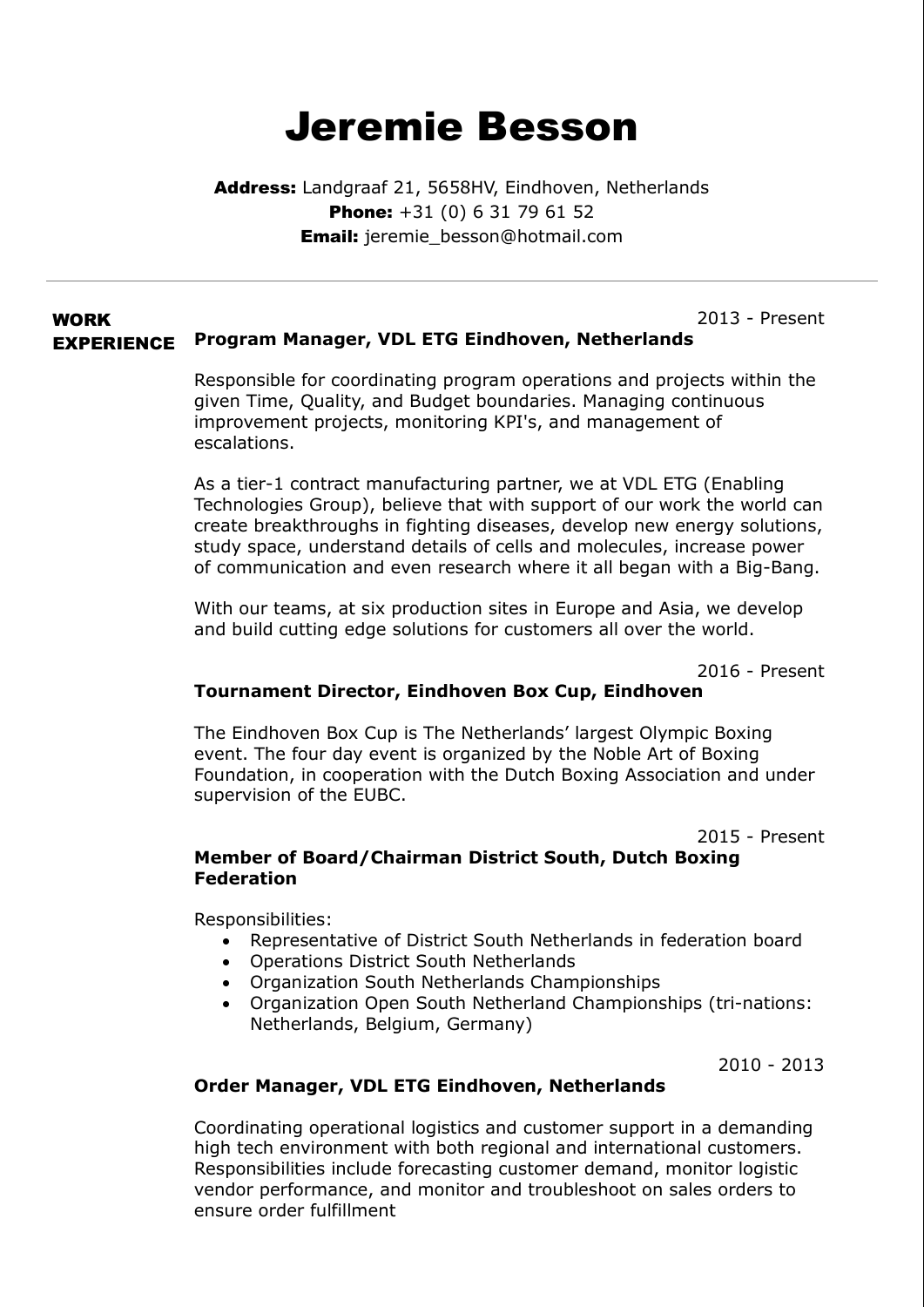## Marketing Trainee, Thai Steel PCL, Chonburi, Thailand

Research for Thai Steel Cable Public Company Ltd in Chonburi, Thailand. Market research in the Southeast Asian automotive industries, and an analysis of competition in the control cable and window regulator sectors.

2008 - 2009

### Sales Specialist, Mediamarkt, Eindhoven

Responsibility: Sales IT hardware

#### 2007 - 2008 Account Manager, China Precision Technology, Shanghai, China

Account Manager for China Precision Technology in Suzhou and Shanghai, China. Responsible for international business.

#### EDUCATION 2010

#### Diploma Level 7, Strategic Management (QCF),

Chartered Management Institute, United Kingdom

Developed for senior managers who have the responsibility to translate organisational strategy into effective performance, the Level 7 qualifications in Strategic Management and Leadership requires the manager to focus on the requirement of implementing the organisation's strategy.

2009 - 2010

#### Master of Science in Engineering Management, Aston University, Birmingham, United Kingdom

Dissertation: The Regional Innovation System of Technological Innovation in South-East Brabant.

2008 - 2009

Diploma, SungKyunKwan University, Seoul, South Korea

2009: Sustainable Global Prosperity 2008: Culture, Business & Technology in East Asia

2005 - 2009

# Bachelor of Engineering (Hons) in Mechanical Engineering,

Fontys University of Applied Sciences

2007

Minor Certificate, Language and Culture: French, Fontys University of Applied Sciences